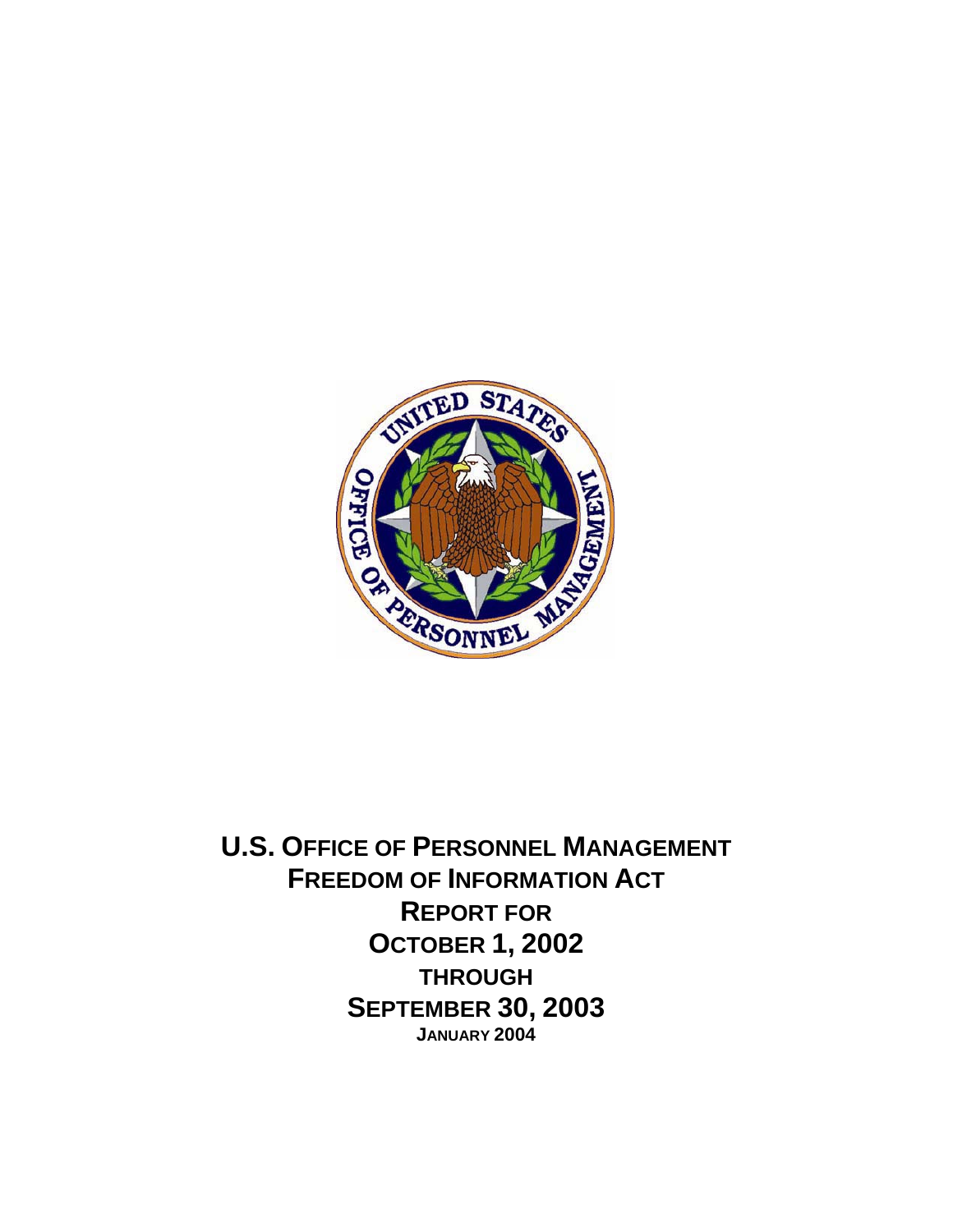The following information is submitted to the U.S. Department of Justice by the U.S. Office of Personnel Management (OPM) in accordance with the requirements of the Freedom of Information Act (U.S.C. § 552(e)) (FOIA), as amended.

#### **I. Basic Information Regarding Report**

*A. Name, Title, Address, and Telephone Number*  The contact person for the U.S. Office of Personnel is: Nancy G. Miller OPM FOIA Officer Office of Personnel Management Center for Information Services 1900 E Street NW., Room 5415 Washington, DC 20415-7900 Tel: 202-606-0017 FAX: 202-418-3251

*B. Electronic Address for report on the Internet*  The electronic address for this report on OPM's World Wide Web site: www.opm.gov/efoia

*C. How to obtain a copy in paper form.*  A paper copy of this report may be obtained from the address listed above.

## **II. How to Make a FOIA Request**

Our *FOIA Reference Guide* (located at www.opm.gov/efoia ) includes information regarding how to make a FOIA request to OPM.

#### **III. Definition of Terms and Acronyms Used in This Report**

 *A. Agency-specific acronyms* 

- 1. OPM Office of Personnel Management
- 2. CIS Center for Information Services

#### *B. Basic terms, expressed in common terminology*

1. **FOIA/PA request** - Freedom of Information Act/Privacy Act request. A FOIA request is generally a request for access to records concerning a third party, an organization or a particular topic of interest. A Privacy Act request is a request for records concerning oneself; such requests are also treated as FOIA requests. (**All FOIA and Privacy Act requests for access to records, regardless of which law is cited by the requester, are included in this report**.)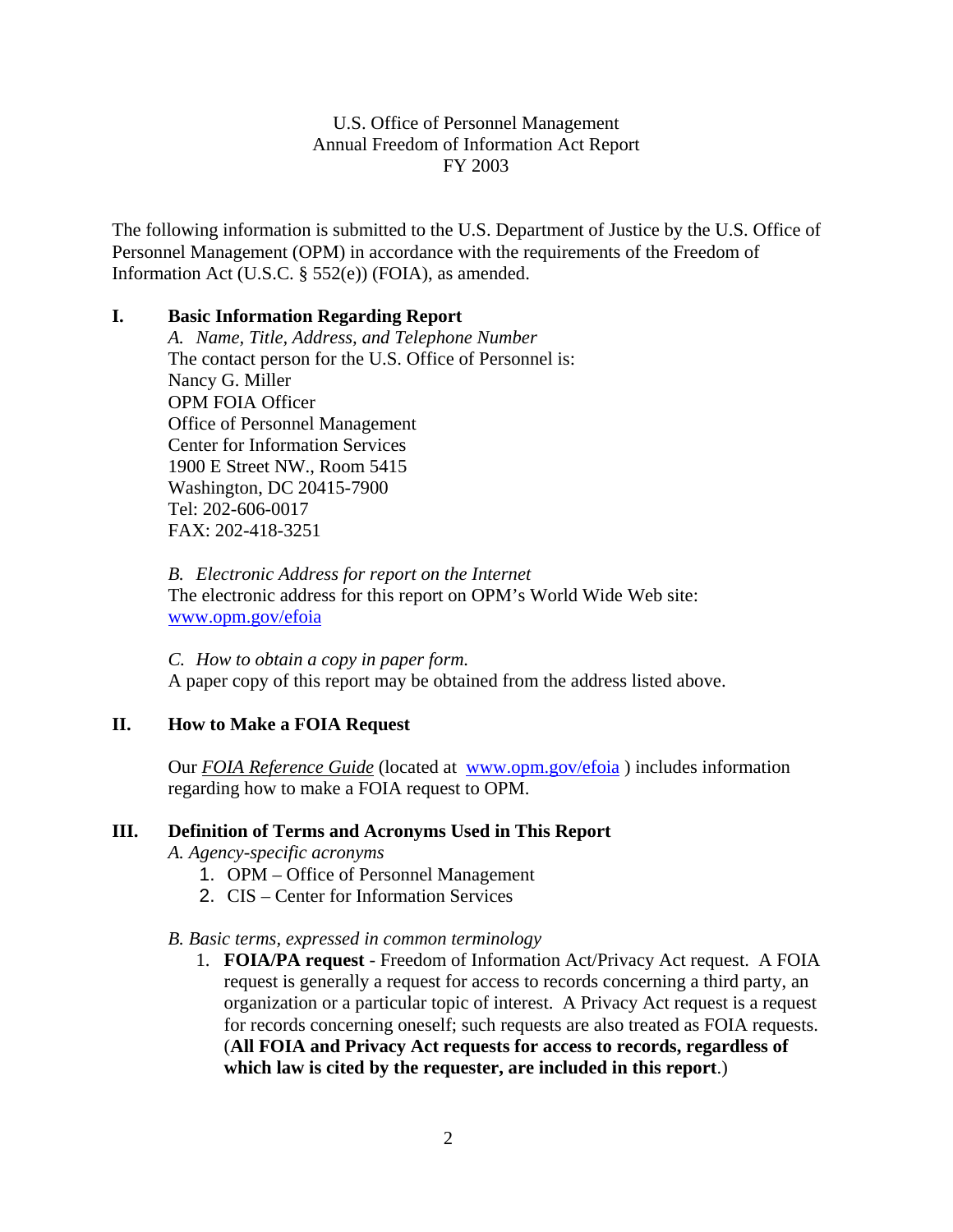- 2. **Initial request** a request to a Federal agency for access to records under the Freedom of Information Act or the Privacy Act.
- 3. **Appeal**  a request to a Federal agency asking that it review at a higher administrative level a full denial or partial denial of access to records under FOIA/PA, or any other FOIA/PA determination such as a matter pertaining to fees.
- 4. **Processed request or appeal** a request or appeal for which an agency has taken a final action on the request or the appeal in all respects.
- 5. **Expedited processing** an agency will process a FOIA/PA request on an expedited basis when a requester has shown an exceptional need or urgency for the records that warrants prioritization of his or her request over other requests that were made earlier.
- 6. **Grant**  an agency decision to disclose all records in full response to a FOIA/PA request.
- 7. **Partial grant** an agency decision to disclose a record in part in response to a FOIA/PA request, deleting information determined to be exempt under one or more of the FOIA or PA exemptions; or a decision to disclose some records completely, but to withhold others in whole or in part.
- 8. **Denial** an agency decision not to release any part of a record or records in response to a FOIA/PA request because all the information in the requested records is determined by the agency to be exempt under one or more of the FOIA or PA exemptions, or for some procedural reason (such as because no record is located in response to a FOIA/PA request).
- 9. **Time limits** the time period in the FOIA for an agency to respond to a FOIA/PA request (ordinarily 20 working days from proper receipt of a perfected FOIA/PA request).
- 10. **Perfected request** a FOIA/PA request for records that adequately describes the records sought, that has been received by the FOIA/PA office of each agency or agency component in possession of the records, and for which there is no remaining question about the payment of applicable fees.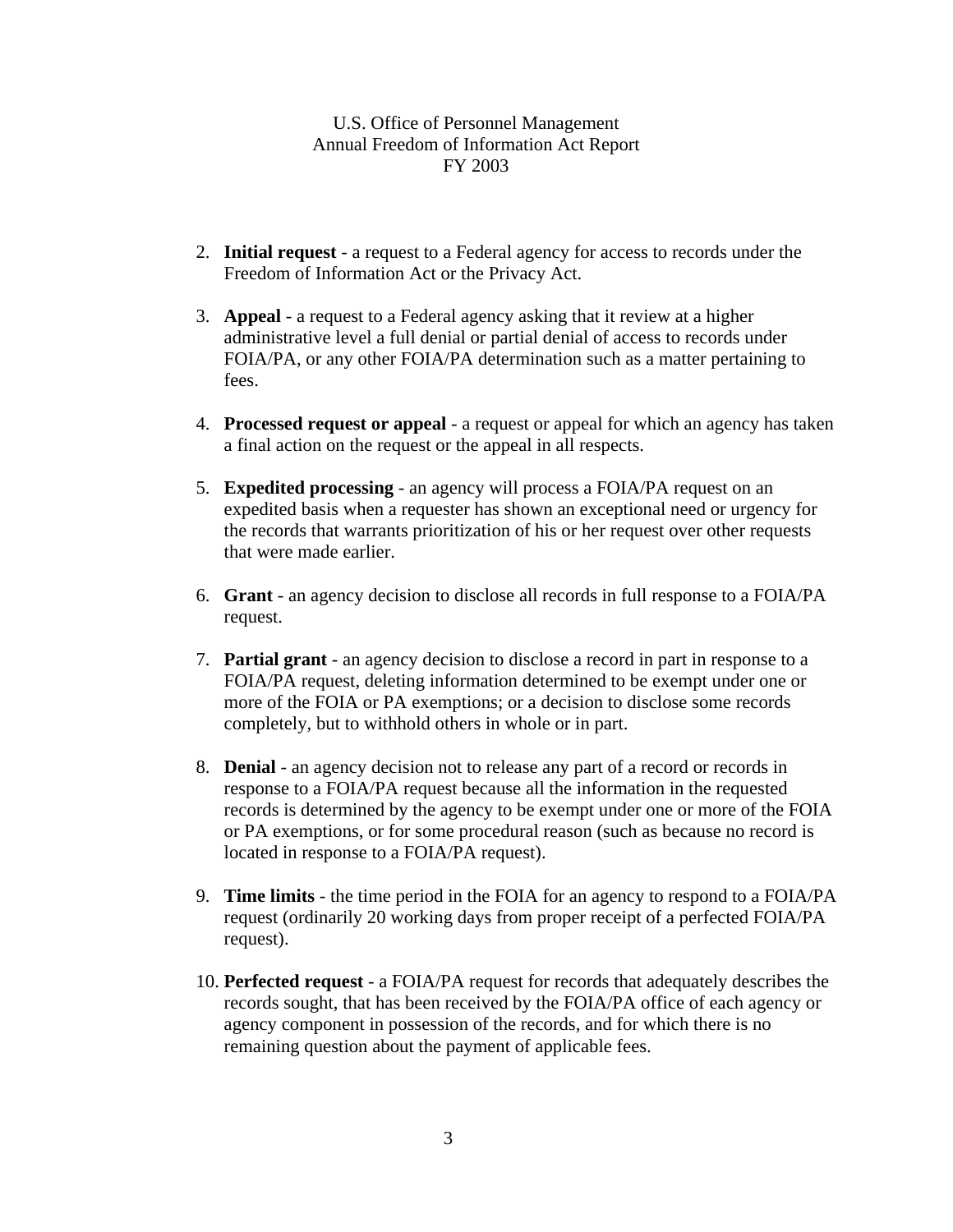- 11. **Exemption 3 statute** an agency with separate statutory authority (other than FOIA/PA) that prohibits the disclosure of agency information under FOIA.
- 12. **Median number** the middle, *not* average number. For example, of 3, 7, and 14, the median number is 7.
- 13. **Average number** the number obtained by dividing the sum of a group of numbers by the quantity of numbers in the group. For example, of 3, 7 and 14, the average number is 8.

#### *IV. Exemption 3 Statutes*

OPM did not rely on any Exemption 3 statutes during this reporting period.

#### *V. Initial FOIA/PA Access Requests*

#### *A. Number of Initial Requests*

| Pending at the end of FY 2002<br>1.<br>*FY2002 Report lists 520. FY2003 agency reorganization/restructuring directly affected year-end<br>reporting. | 523*   |
|------------------------------------------------------------------------------------------------------------------------------------------------------|--------|
| 2. Received during FY 2003                                                                                                                           | 10,168 |
| 3. Processed during FY 2003                                                                                                                          | 10,101 |
| 4. Pending at the end of FY 2003                                                                                                                     | 590    |

#### **B. Disposition of Initial Requests**

| 1. Number of total grants   |  |
|-----------------------------|--|
| 2. Number of partial grants |  |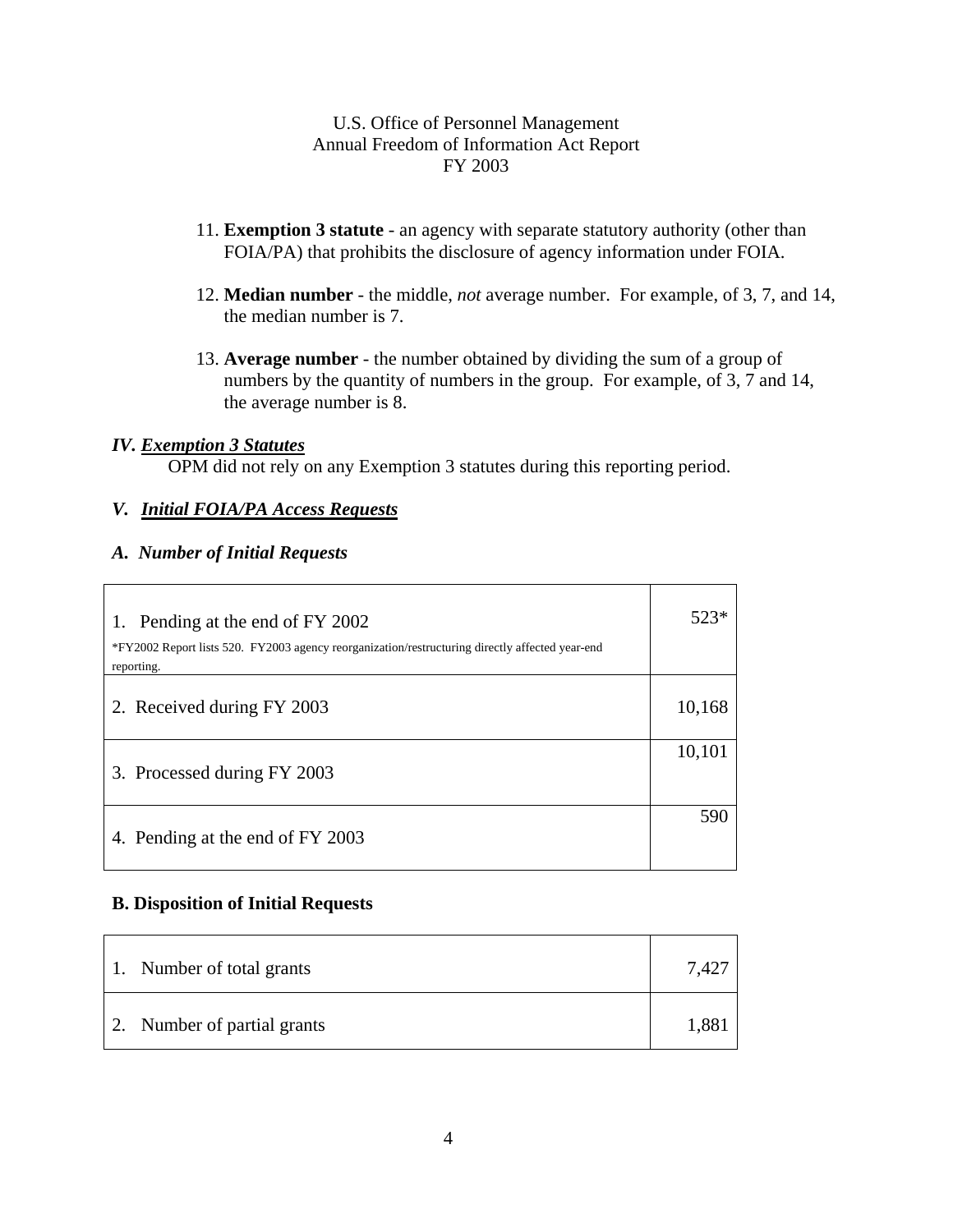| 3. Number of denials |  |
|----------------------|--|

# **Number of times each FOIA exemption was used**

| $(1)$ Exemption 1       |       |
|-------------------------|-------|
| (2) Exemption 2         | 18    |
| (3) Exemption 3         | 309   |
| $(4)$ Exemption 4       | 8     |
| $(5)$ Exemption 5       | 22    |
| $(6)$ Exemption 6       | 2,162 |
| $(7)$ Exemption $7(A)$  |       |
| $(8)$ Exemption $7(B)$  |       |
| $(9)$ Exemption $7(C)$  | 2,127 |
| $(10)$ Exemption $7(D)$ | 6     |
| $(11)$ Exemption $7(E)$ | 9     |
| $(12)$ Exemption $7(F)$ |       |
| $(13)$ Exemption 8      |       |
| $(14)$ Exemption 9      |       |

| 4. Other reasons for nondisclosure (total)         | 760                         |
|----------------------------------------------------|-----------------------------|
|                                                    |                             |
| a. No records                                      | 176                         |
| b. Referrals                                       | 40                          |
| c. Request withdrawn                               |                             |
| d. Fee-related reason                              | 6                           |
| e. Records not reasonably described                |                             |
| f. Not a proper FOIA request for some other reason | $\mathcal{D}_{\mathcal{A}}$ |
| g. Not an agency record                            | 13                          |
| h. Duplicate request                               | 4                           |
| Other (specify) 5 U.S.C. 552a(k)(5) and (j)(1)     |                             |

# *VI. Appeals of Initial Denials of FOIA/PA Requests*

# **A. Number of Appeals**

| 1. Number of appeals received during FY 2003  |  |
|-----------------------------------------------|--|
| 2. Number of appeals processed during FY 2003 |  |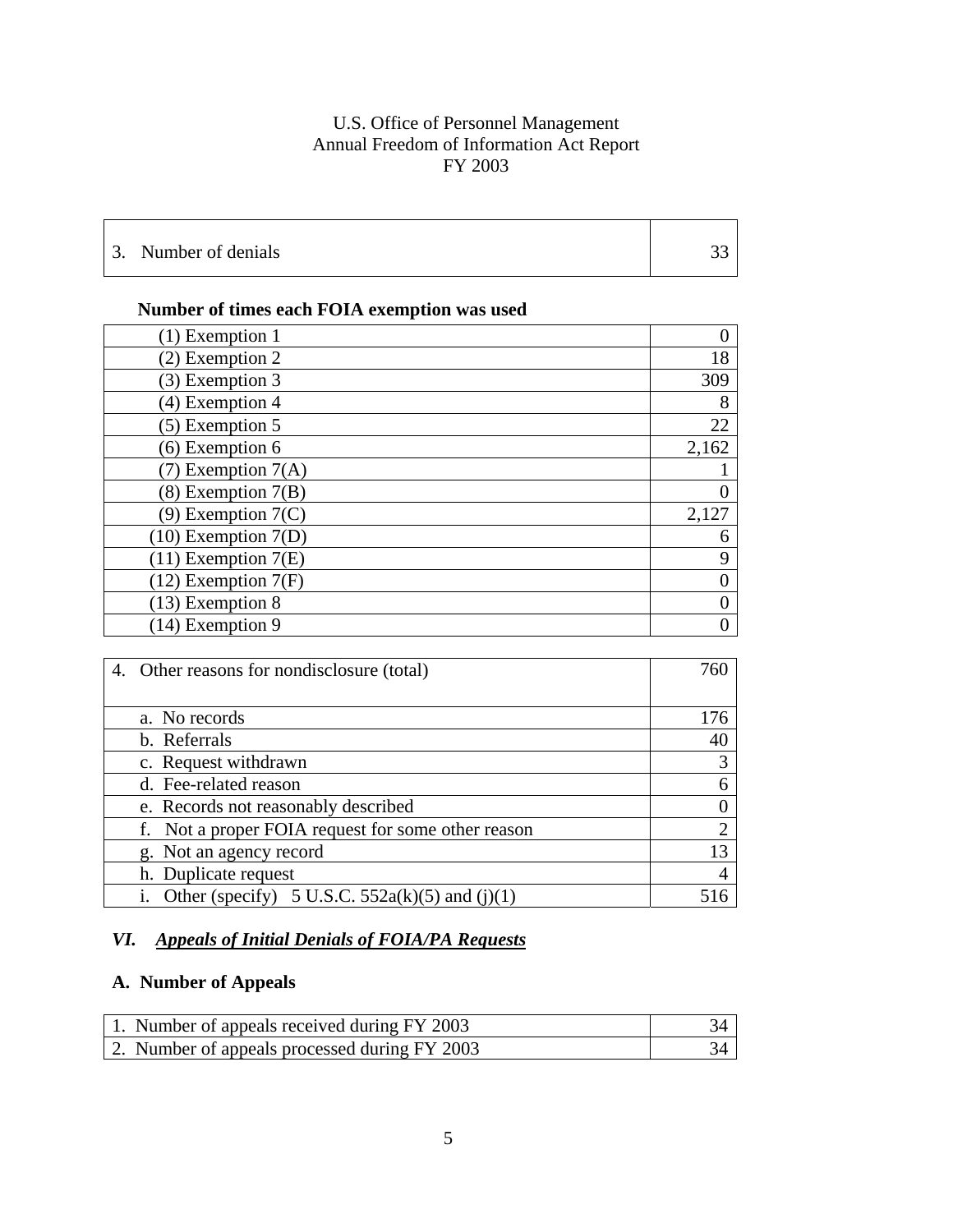### **B. Disposition of Appeals**

| 1. Number completely upheld        |  |
|------------------------------------|--|
| 2. Number partially reversed       |  |
| 3. Number completely reversed      |  |
| 4. Other reasons for nondisclosure |  |

Number of times each FOIA exemption used (counting each exemption once per appeal)

| $(1)$ Exemption 1       |   |
|-------------------------|---|
| (2) Exemption 2         |   |
| (3) Exemption 3         |   |
| $(4)$ Exemption 4       |   |
| $(5)$ Exemption 5       |   |
| (6) Exemption 6         | 7 |
| $(7)$ Exemption $7(A)$  |   |
| $(8)$ Exemption $7(B)$  |   |
| $(9)$ Exemption $7(C)$  |   |
| $(10)$ Exemption $7(D)$ |   |
| $(11)$ Exemption $7(E)$ |   |
| $(12)$ Exemption $7(F)$ |   |
| $(13)$ Exemption 8      |   |
| $(14)$ Exemption 9      |   |

| 4. Other reasons for nondisclosure (total)         | Q        |
|----------------------------------------------------|----------|
|                                                    |          |
| a. No records                                      |          |
| b. Referrals                                       |          |
| c. Request withdrawn                               |          |
| d. Fee-related reason                              |          |
| e. Records not reasonably described                |          |
| f. Not a proper FOIA request for some other reason | $\theta$ |
| g. Not an agency record                            | $\Omega$ |
| h. Duplicate request                               | $\Omega$ |
| Other (specify) $5$ U.S.C. $552a(k)(5)$            |          |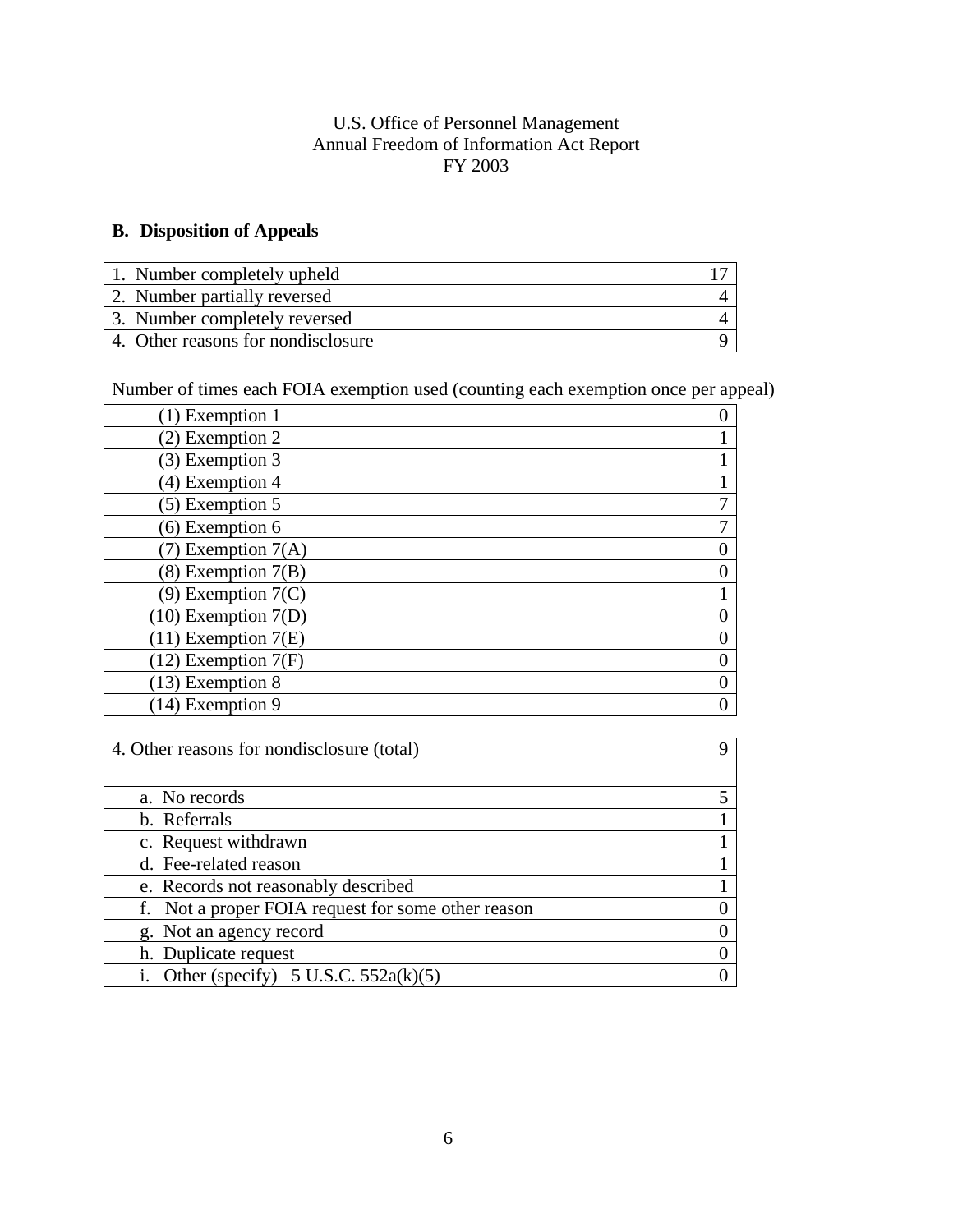## *VII. Compliance with Time Limits/Status of Pending Requests*

### **A. Median Processing Time for Requests Processed During the Year**

| 1. a. Number of requests processed               |  |
|--------------------------------------------------|--|
| b. Median number of days to process              |  |
| 2. a. Requests approved for expedited processing |  |
| b. Median number of days to process              |  |

#### **B. Status of Pending Requests**

| 1. Number of requests pending at the end of FY 2003            |  |
|----------------------------------------------------------------|--|
| (Enter the number from Section V, Part A, Line 4, above.)      |  |
| 2. Median number of days that such requests were pending as of |  |
| 9/30/2003                                                      |  |

# *VIII. Comparisons with Previous Year*

#### **A. Comparison of Number of Requests Received**

| FY 2002                                                             | 9,032        |  |
|---------------------------------------------------------------------|--------------|--|
| FY 2003                                                             | 10,168       |  |
| Percent of change                                                   | $+12.6%$     |  |
| <b>B. Comparison of Number of Requests Processed</b>                |              |  |
| FY 2002                                                             | 8784         |  |
| FY 2003                                                             | 10101        |  |
| Percent of change                                                   | $+15\%$      |  |
| <b>C. Other Significant Statistics - Processing Costs</b>           |              |  |
| $FY$ 2002 (est.)                                                    | \$615,000.00 |  |
| $FY 2003$ (est.)                                                    | \$728,223.00 |  |
| Percent of change                                                   | $+18.4%$     |  |
| D. Other Significant Statistics - Requests for Expedited Processing |              |  |
| FY 2003 received                                                    |              |  |
| FY 2003 granted                                                     |              |  |
|                                                                     |              |  |